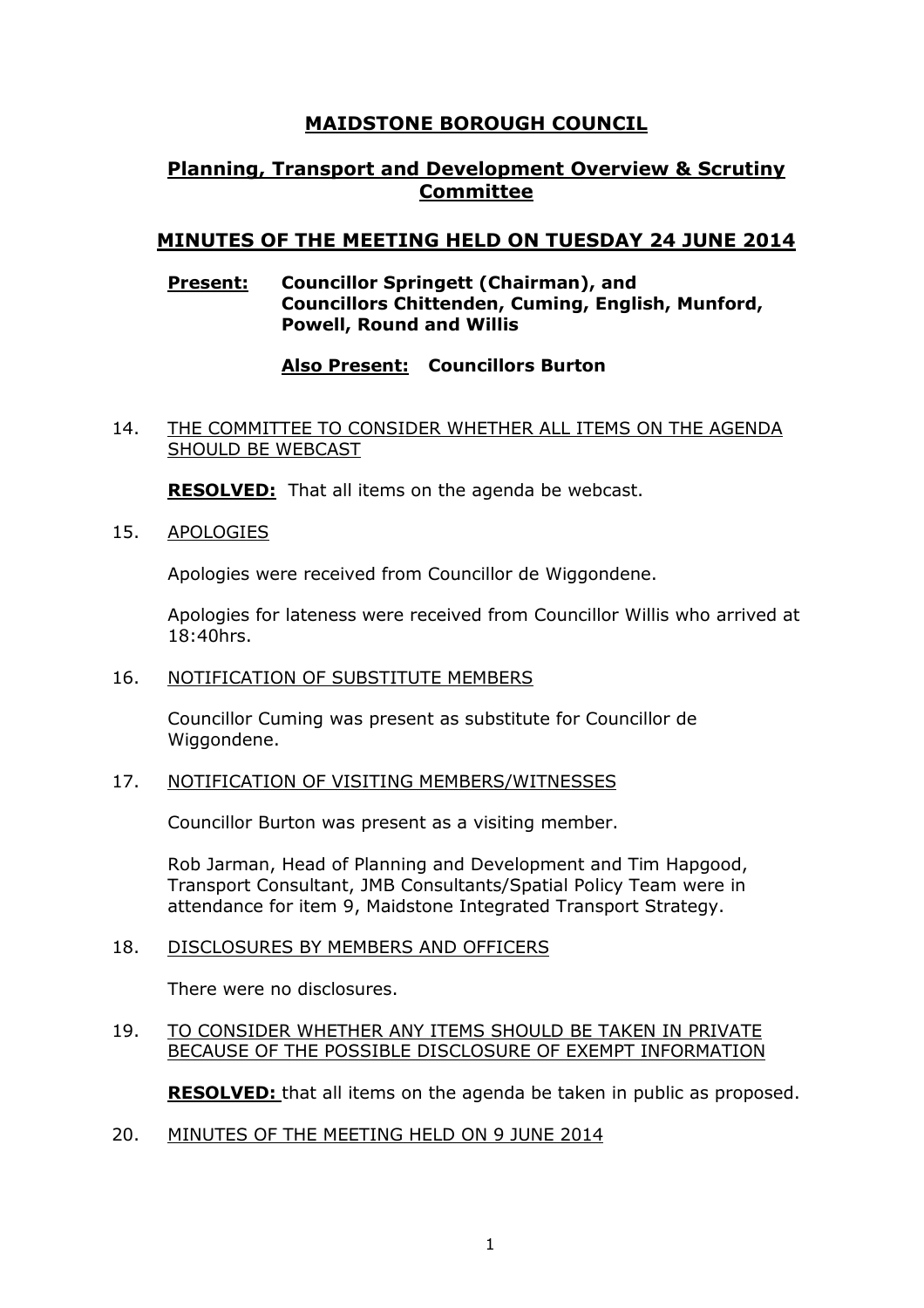**RESOLVED:** that the minutes of the meeting held on 9 June be approved and duly signed by the Chairman subject to the following alterations:

Page 3 – bullet point 4 – which read "Mr Jarman confirmed brownfield sites within village boundaries had precedence for development over green field sites."

Be changed to read "*Mr Jarman confirmed brownfield sites in villages took precedence for development over green field sites where they did not cause damage to the open countryside and are sustainable".* 

Page  $4$  – bullet point  $1$  – first sentence the word "many" be changed to "*sufficient*".

Page 4 – that an additional bullet point be added as follows:

*"The point was made that inward migration influenced population growth in the borough along with birth and death rates. However inward migration was difficult to assess".* 

#### 21. MAIDSTONE INTEGRATED TRANSPORT STRATEGY

Tim Hapgood gave an overview of his report and added that stage one of the traffic modelling was underway and would include input from Kent County Highways. It was due for completion by the end of June 2014.

Mr Hapgood went on to explain a background growth (such as changes to national demographics, Gross Domestic Product (GDP), fuel price trends and national transport networks) of 1.5%X impact on the highway network, had shown in the past, drastic changes were needed without any planned population growth.

Mr Hapgood reported that bi-weekly meetings were taking place with Kent County Council (KCC) and a progress meeting was planned for 1 July 2014.

Mr Jarman explained the transport modelling was the most fundamental piece of the Local Plan as it effected where new housing and employment would go in the Borough. He went on to say once it was agreed what models to run, timescales for the process would be agreed from the end of June 2014 and Committee would receive this information in due course.

Mr Jarman estimated a realistic timeframe for the outcomes of the modelling would be October 2014. After which costings would be established. Then KCCs and Maidstone Borough Council's versions of the modelling would be 'married up'.

During lengthy discussion the following points were raised:

• The availability of the land at Eclipse Park for the development of the proposed park and ride site at junction 7 of the M20. Mr Jarman confirmed the land was in the draft Local Plan and was a saved policy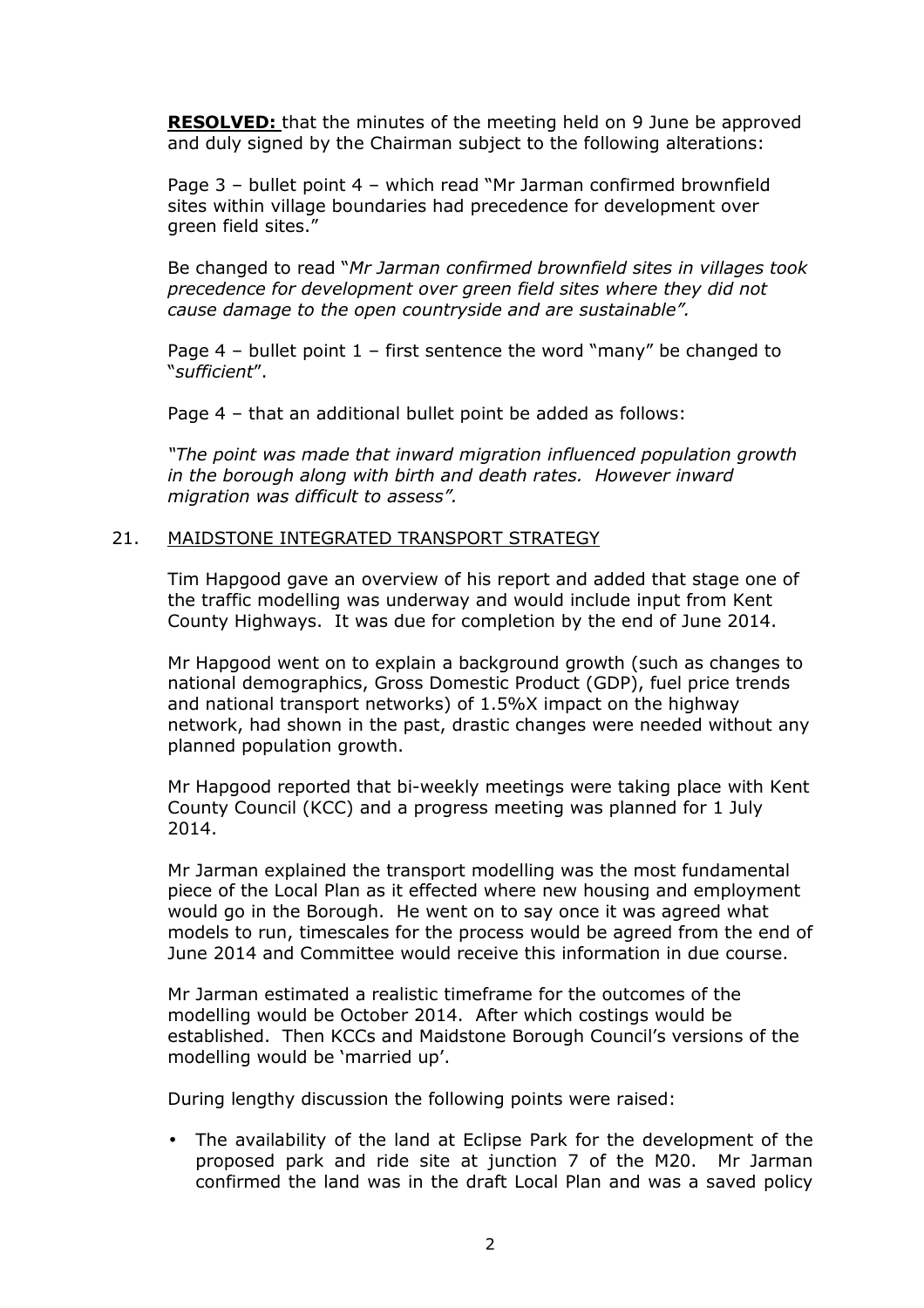in the current local plan. Mr Jarman went on to say there was room on the site for a hotel and park and ride. Negotiations had continued with the owners who had said the site may not be available. Mr Jarman also stated that previous modelling work demonstrated the need for a park and ride site at junction 7 and no other site had been put forward.

- Concern was raised regarding the congestion on Sittingbourne Road and other areas in the town and how air quality measures were being built into the Integrated Transport Strategy (ITS). Mr Hapgood explained air quality modelling would be carried out once the outcomes of the transport modelling work had been completed.
- Mr Jarman went on to explain there would possibly be new streams of work coming from the highway modelling which may make it necessary for bespoke modelling work for specific junctions using different software packages. However, this would depend on the outcomes of the modelling work carried out using the VISUM software package first.
- Mr Jarman confirmed the Committee would be able to see the impact of Local Plan growth on transport once the modelling work had been completed.
- Mr Jarman confirmed KCC had made representations as part of the consultation on the draft Local Plan. KCC had been asked for more detail but Mr Jarman was unaware of any agreed programme of works from Leeds Castle to the A274 area.
- The Committee questioned bus services in the report and how they would be increased to run every seven minutes when bus services were being reduced. Mr Jarman confirmed discussions had taken place at the Quality Bus Partnership meetings. Arriva needed certain numbers of service users to provide services of this frequency. The Committee had agreed to invite Arriva as a witness at the 'Transport in Maidstone Borough – Alternatives to using a car' review on bus services. All Councillors would be emailed to ask for details of any bus service issues they knew of to feed into the review.
- Mr Jarman explained how increased bus services could to be paid for. By promoting increased use and through the use of section 106 agreements developers could be asked to develop in a way that made bus transport more attractive. Developers could also be asked to part fund bus services but other measures needed to be in place to encourage more bus use.
- Mr Hapgood confirmed resident representations to the consultation for the draft Local Plan demonstrated concern for resident parking in Maidstone. Mr Jarman explained there were plans to produce a supplementary parking standards policy. This could only be developed once the ITS and Local Plan were agreed. Mr Jarman agreed a parking standards policy needed to be signposted in the ITS and the Local Plan going forward.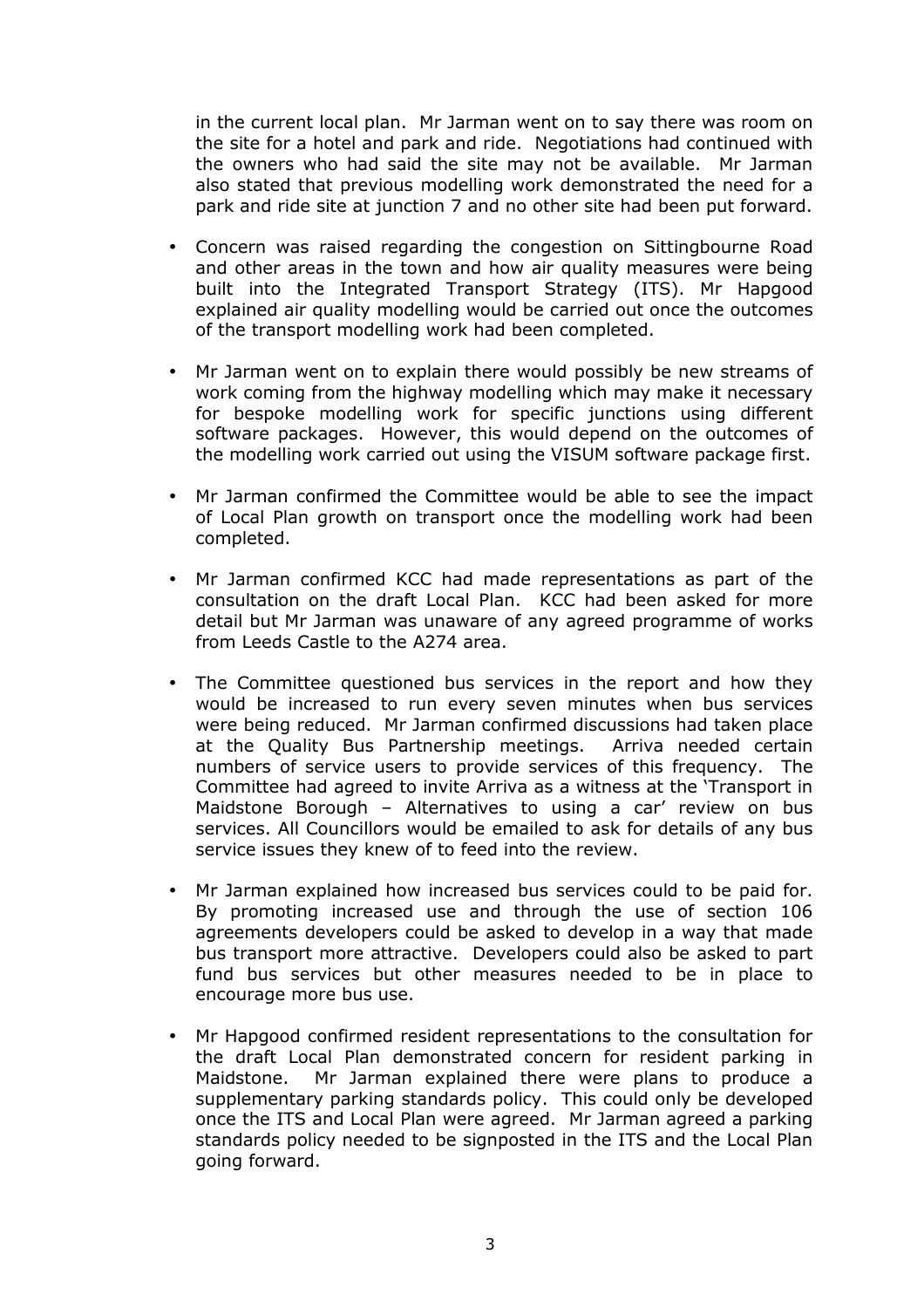- Mr Jarman agreed parts of Maidstone needed radical transport measures to reduce congestion. He went on the explain transport measures would be more radical if finances were available to provide them. However, there would be no impact on reducing the time scales for the Local Plan as background growth in traffic happened even without increased housing provision.
- Concern was raised over the investment made in consultants and modelling work in 2007 to change peoples' travelling habits which resulted in no apparent increase in the use of park and ride and public transport.
- It was agreed alternative transport requirements for residents in villages differed to those in urban areas. Small changes would be needed to improve public perception of local public transport. Mechanisms are needed where local requirements are fed into discussions with local public transport providers.

**RESOLVED:** The Planning, Transport and Development Committee noted the report and made the following recommendations:

- 1. That air quality modelling be undertaken and recommendations included in the Maidstone transport modelling process. Information on the effect of the transport model on air quality be brought to the Committee after the transport modelling is completed.
- 2. That with regard to a parking standards policy for Maidstone, officers ensure:
	- i. Any planned parking standards policy is cross referenced in the Integrated Transport Strategy; and
	- ii. The Local Plan and the Integrated Transport Strategy appropriately facilitate a Spatial Policy on parking standards in Maidstone.
- 3. That mechanisms be put in place for councillors to be included in discussions with transport providers. This will to be included as an objective for the 'Transport in Maidstone Borough – Alternatives to using a car' review.

## 22. DRAFT FUTURE WORK PROGRAMME AND SCRAIP UPDATE REPORT

The Committee agreed the following changes to the FWP:

- That the meeting on 22 July 2014 be used to invite witnesses for stage one of the Cycling and Walking part of the 'Transport in Maidstone Borough – alternatives to using the car' review.
- That Green and Blue Infrastructure Strategy, Open Space Standards and a verbal update on the Infrastructure Delivery Plan be put on the agenda for the meeting of 16 September 2014.